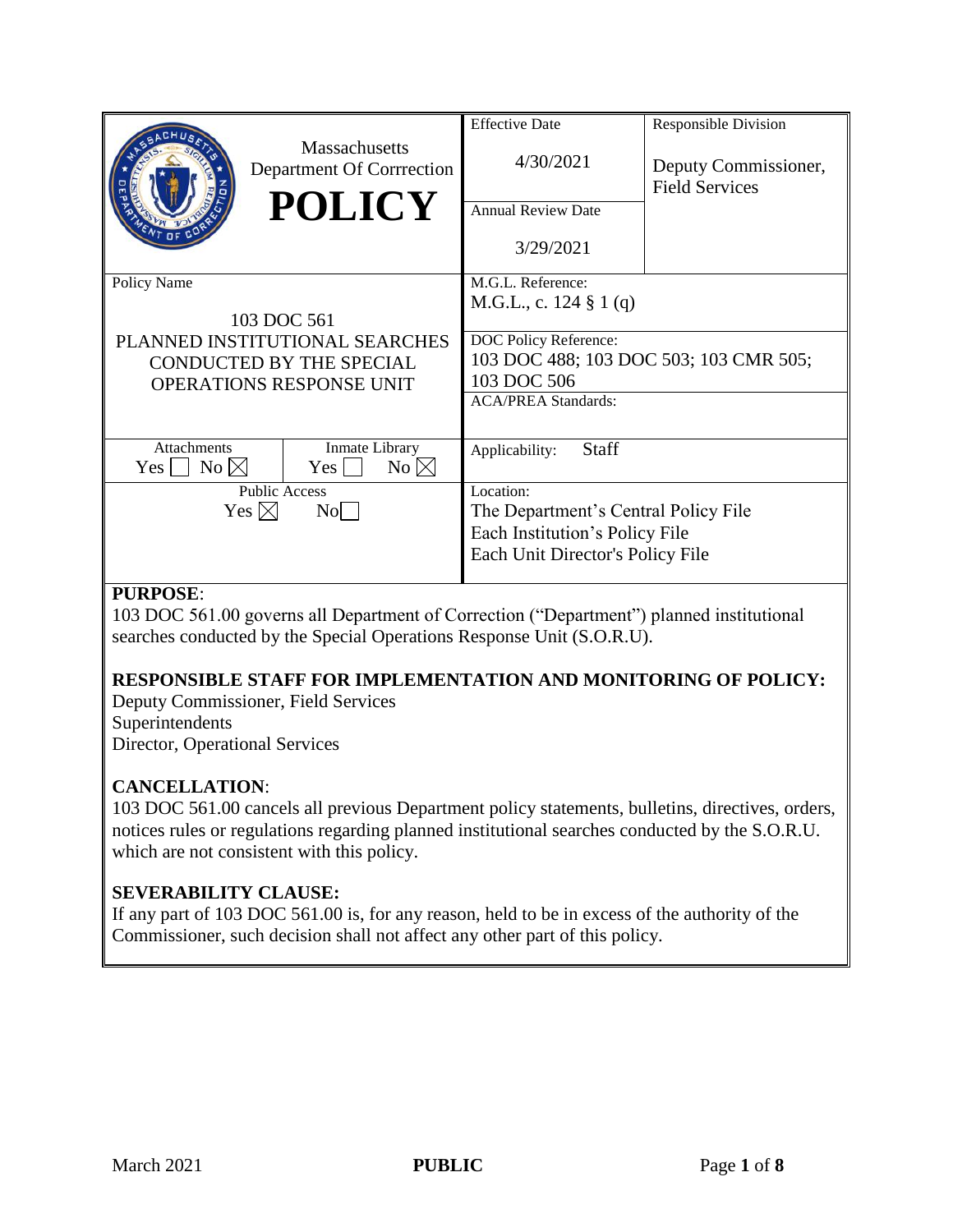# **TABLE OF CONTENTS**

| 561.01 | <b>Approval Process</b>                                                                                                     | $\mathfrak{Z}$ |
|--------|-----------------------------------------------------------------------------------------------------------------------------|----------------|
| 561.02 | Minimum Requirements Governing the Operations Order                                                                         | 3              |
| 561.03 | Minimum Requirements Governing the Use of Institutional Staff                                                               | $\overline{4}$ |
| 561.04 | Minimum Requirements Governing the Use of Medical Staff                                                                     | 5 <sup>5</sup> |
| 561.05 | Minimum Requirements Governing the Use of Inner Perimeter<br>Security Teams (IPS)                                           | 5              |
| 561.06 | Minimum Requirements Governing Strip Searches                                                                               | 6              |
| 561.07 | Minimum Requirements Governing the Use of Walk Through Metal<br>Detectors or Body Orifice Scanner Systems (When Applicable) | 6              |
| 561.08 | Minimum Requirements Governing the Use of Video Recorder                                                                    | 6              |
| 561.09 | Minimum Requirements Governing Disruptive Inmates                                                                           | $\tau$         |
| 561.10 | <b>Briefings</b>                                                                                                            | $\overline{7}$ |
| 561.11 | Record Keeping                                                                                                              | 8              |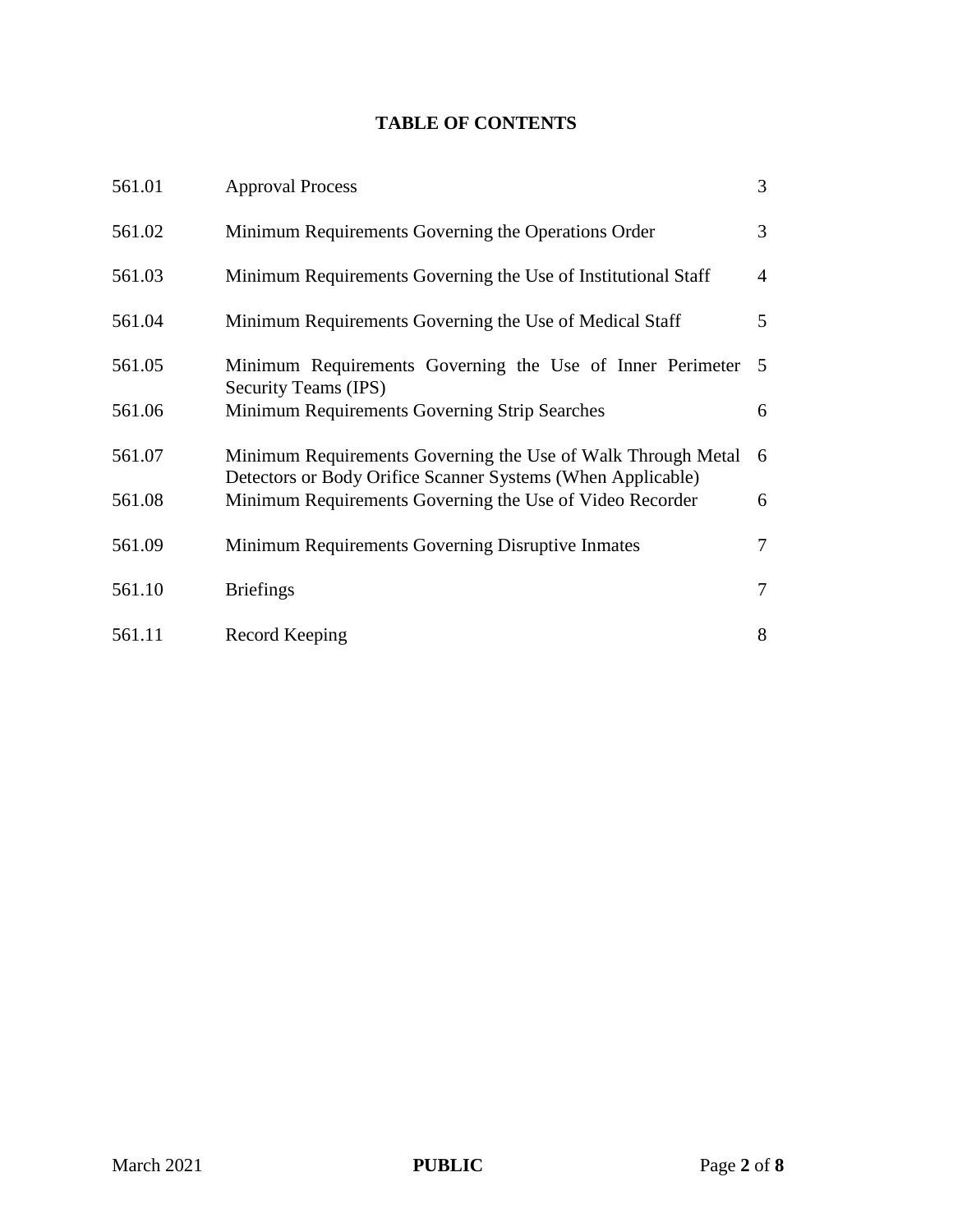#### **561.01 APPROVAL PROCESS**

- A. The Commissioner shall approve all planned institutional searches conducted by S.O.R.U.
- B. Upon the Commissioner's approval, the H.R.T. Commander, the C.I.R.T. Commander, the K9 Commander and the institution Superintendent shall develop an Operations Order. Prior to the initiation of the planned search, the Commissioner shall review and approve in writing the Operations Order.

#### **561.02 MINIMUM REQUIREMENTS GOVERNING THE OPERATIONS ORDER**

- A. Operation Orders, governing a planned institutional search shall include:
	- 1. Identification of institution;
	- 2. Purpose of search, e.g., routine, random, recent intelligence obtained, specific incident that occurred. The purpose section of the operations order shall include a current institutional climate report and an up-to-date intelligence report;
	- 3. Team members from each team (H.R.T., C.I.R.T., K9) will fall under the direct control of the Commander of their respective teams. The highest ranking member of the S.O.C.G. will be the onsite commander throughout the course of the search. In the absence of members of the S.O.C.G., the C.I.R.T. Commander will assume the role of the onsite Commander.
	- 4. A mission statement that identifies all inmates and all areas of the institution that are subject to search. The mission statement shall also identify the date and time the operation should commence.
- B. Each operations order shall specifically outline the following topics:
	- 1. The minimum number of search teams needed;
	- 2. The number of staff assigned to each search team;
	- 3. Search team assignments (area, building, etc.);
	- 4. The number of extraction teams needed;
	- 5. Extraction team assignments (area, building, etc.);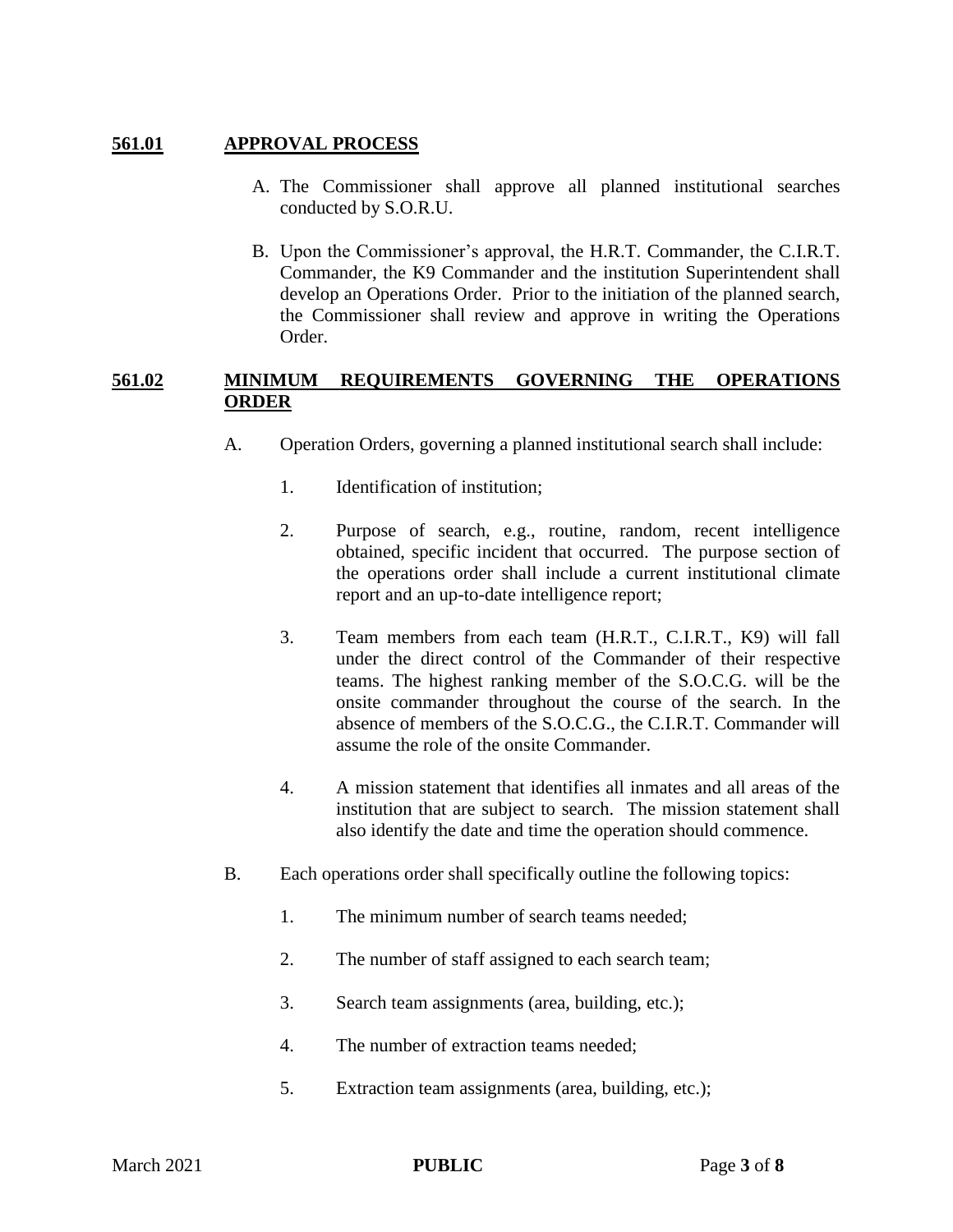- 6. Identification of communication procedures, assignment of radios, call signs, and frequencies;
- 7. The number of video recorder staff and equipment needed;
- 8. Video recorder staff assignments
- 9. Inner Perimeter Security team (IPS) roles and responsibilities;
- 10. The number of health care staff needed, and their roles and responsibilities;
- 11. The type and number of other institutional staff needed along with their roles and responsibilities;
- 12. Identification of inmate holding areas;
- 13. Provisions governing the use of walk through metal detectors and body or orifice scanning equipment.

#### **561.03 MINIMUM REQUIREMENTS GOVERNING THE USE OF INSTITUTIONAL STAFF**

- A. Unless specifically excused by the Commissioner, the Superintendent shall be on site during any planned institutional search conducted by S.O.R.U.
- B. The Director of Security and/or a Deputy Superintendent shall be assigned by the Superintendent to act as a liaison between the S.O.R.U. staff and the Superintendent. This liaison shall be physically present in each unit where inmates are being searched.
- C. Deputy Superintendents, the Director of Security, Unit Team Sergeants, Correctional Program Officers, institutional property staff, grievance coordinator and any other additional staff identified by the Superintendent shall visit all inmate housing units at the completion of any planned institutional search to listen to and record all inmate complaints. A detailed briefing shall be conducted at the completion of each unit's rounds. This briefing shall be videotaped.
- D. The Superintendent shall provide the S.O.R.U. staff with a list of all inmates requiring interpretation services. Spanish speaking interpreters shall be available at all times to assist in communicating with Spanish speaking inmates. Non-English and non-Spanish speaking inmates shall be offered telephonic interpreter services in accordance with 103 DOC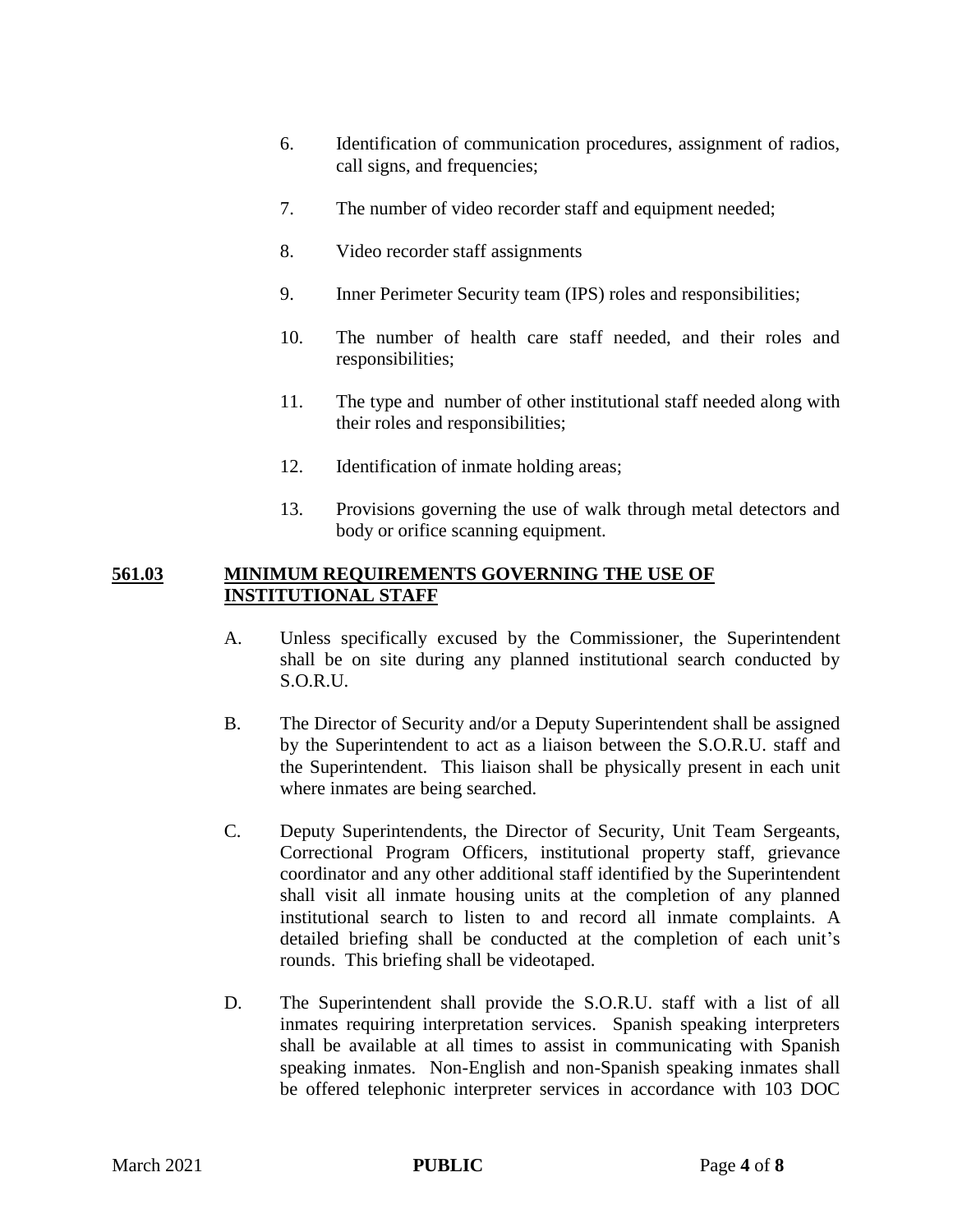488, *Telephonic Interpreter Service*. Telephones with speakerphone capabilities shall be available whenever the interpreter service is offered. These rounds shall be videotaped. The Deputy Superintendent or Director of Security shall introduce and identify staff conducting unit rounds. Upon completing each unit's rounds, a debriefing shall be conducted on camera, stating the issues, if any to the videorecorder.

#### **561.04 MINIMUM REQUIREMENTS GOVERNING THE USE OF MEDICAL STAFF**

- A. A member of the medical staff shall be physically present on each unit being searched and available to respond to any medical emergency and to examine all inmates that were subject to any use of force.
- B. Prior to the commencement of an S.O.R.U. search, medical staff shall provide a list to the Superintendent of all inmates requiring special handling due to medical issues. Any casts, bandages, or artificial limbs may be scanned by a non-intrusive device approved by the Superintendent and the health service administrator. Because the use of hand-held and walkthrough metal detectors pose a risk to inmates with automatic implantable cardioverter defibrillators and/or pacemakers, the Superintendent shall inform the C.I.R.T. Commander of the names and locations of such inmates. The C.I.R.T. Commander shall ensure that alternate search procedures approved by the health service administrators are utilized when these conditions exist.
- C. Medical staff shall be required to visit each housing unit at the completion of any planned institutional search to receive any additional inmate requests for medical attention.

#### **561.05 MINIMUM REQUIREMENTS GOVERNING THE USE OF INNER PERIMETER SECURITY TEAMS (IPS)**

- A. The IPS team shall document, assign, monitor, and track all area(s) and inmate searches. The IPS team shall determine whether a disciplinary report is warranted for contraband secured.
- B. Search documentation shall include the date, time, cell number or area, the name of personnel conducting the search, inmate's name and number, and a detailed listing of any contraband discovered. The results shall be documented in the Inmate Search Results, Cell Search Results, and/or Common Area Search Results screens on IMS, as appropriate in accordance with the 103 DOC 506, *Search Policy*. The institution's IPS team shall keep a copy of the completed search log and return the original to S.O.R.U.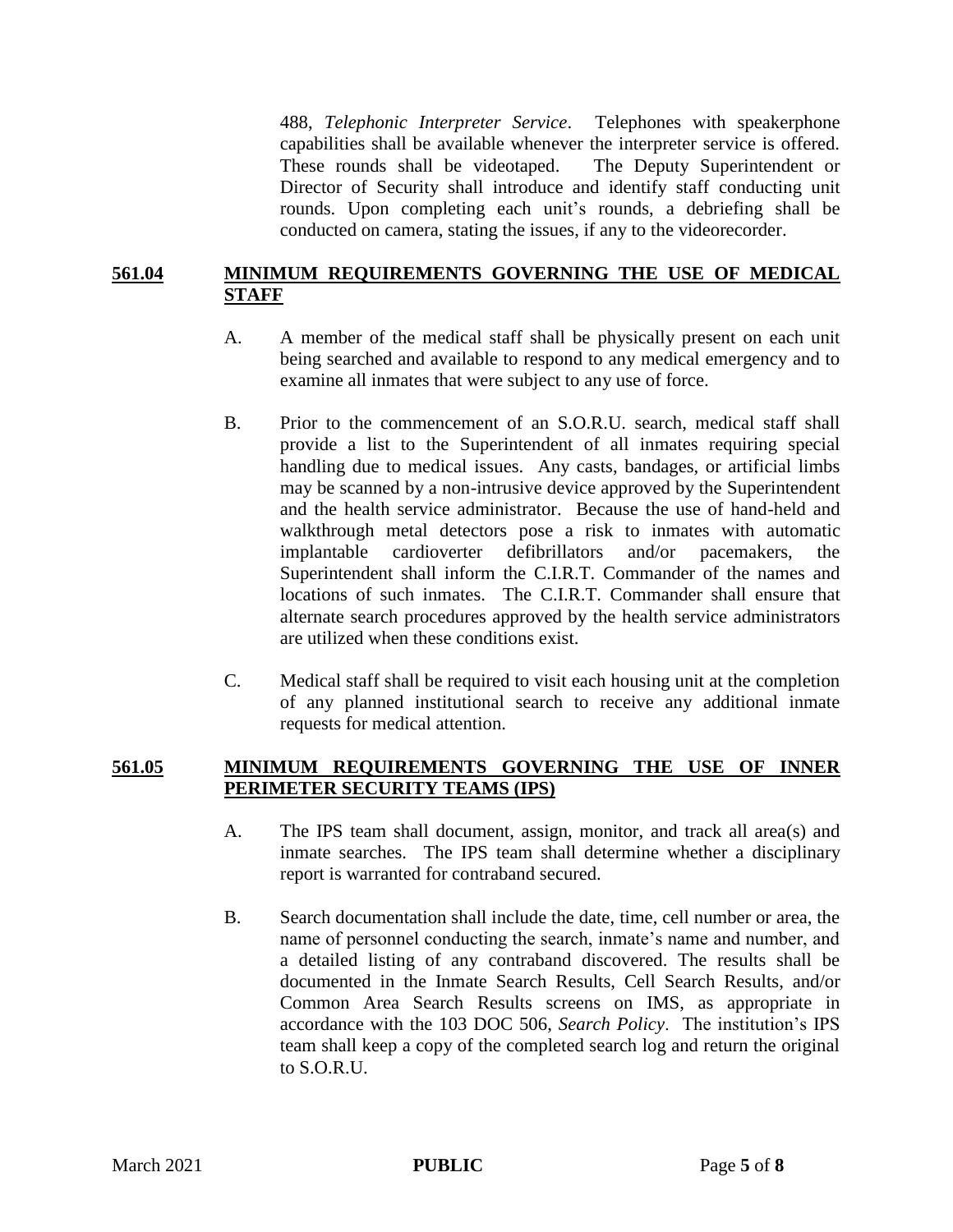#### **561.06 MINIMUM REQUIREMENTS GOVERNING UNCLOTHED SEARCHES**

- A. All unclothed searches shall be conducted in accordance with 103 DOC 506, *Search Policy,* 506.04. Unclothed searches of inmates shall be conducted in relative privacy by at least two (2) personnel rendering as much dignity to the situation as possible. Unclothed searches by members of the opposite sex shall not be permitted except under extraordinary or emergency situations and only after receiving approval from the C.I.R.T. Commander. Gender Non-conforming inmates shall have an unclothed search conducted by officers of the gender with which the inmate has identified as the search preference in accordance with 103 DOC 402, *Inmate Identification Policy* except in exigent circumstances.
- B. Whenever possible unclothed searches shall be conducted in a cell.
- C. Upon completion of the unclothed search, inmates shall be restrained with handcuffs behind their back, **unless otherwise ordered,** and escorted to a designated holding area identified within the operations order.

#### **561.07 MINIMUM REQUIREMENTS GOVERNING THE USE OF WALK THROUGH METAL DETECTORS OR BODY ORIFICE SCANNER SYSTEMS (WHEN APPLICABLE)**

- A. Inmates shall be required to successfully pass through a walk through metal detector or body orifice scanner system and shall do so wearing an institutional issue jump suit, or under shorts, immediately following a thorough unclothed search.
- B. Any inmate who fails the walk through metal detector or the body orifice scanner system shall be restrained with handcuffs behind the back and escorted to a designated holding area in the health services unit. The inmate shall remain under constant staff observation until such time the intrusive body cavity search procedure outlined in 103 DOC 506, *Search Policy*, 506.04 is completed.

#### **561.08 MINIMUM REQUIREMENTS GOVERNING THE USE OF VIDEO RECORDERS**

- A. One (1) video recorder shall be located on site and utilized to record constant ongoing activity in each housing unit or area of the facility, where inmates are being searched. The video recorder shall be located and utilized strategically to maximize the view of the unit or area and the ongoing activity.
- B. Depending upon the size of the operation and the physical plant of the institution, additional video recorders shall be on site and available to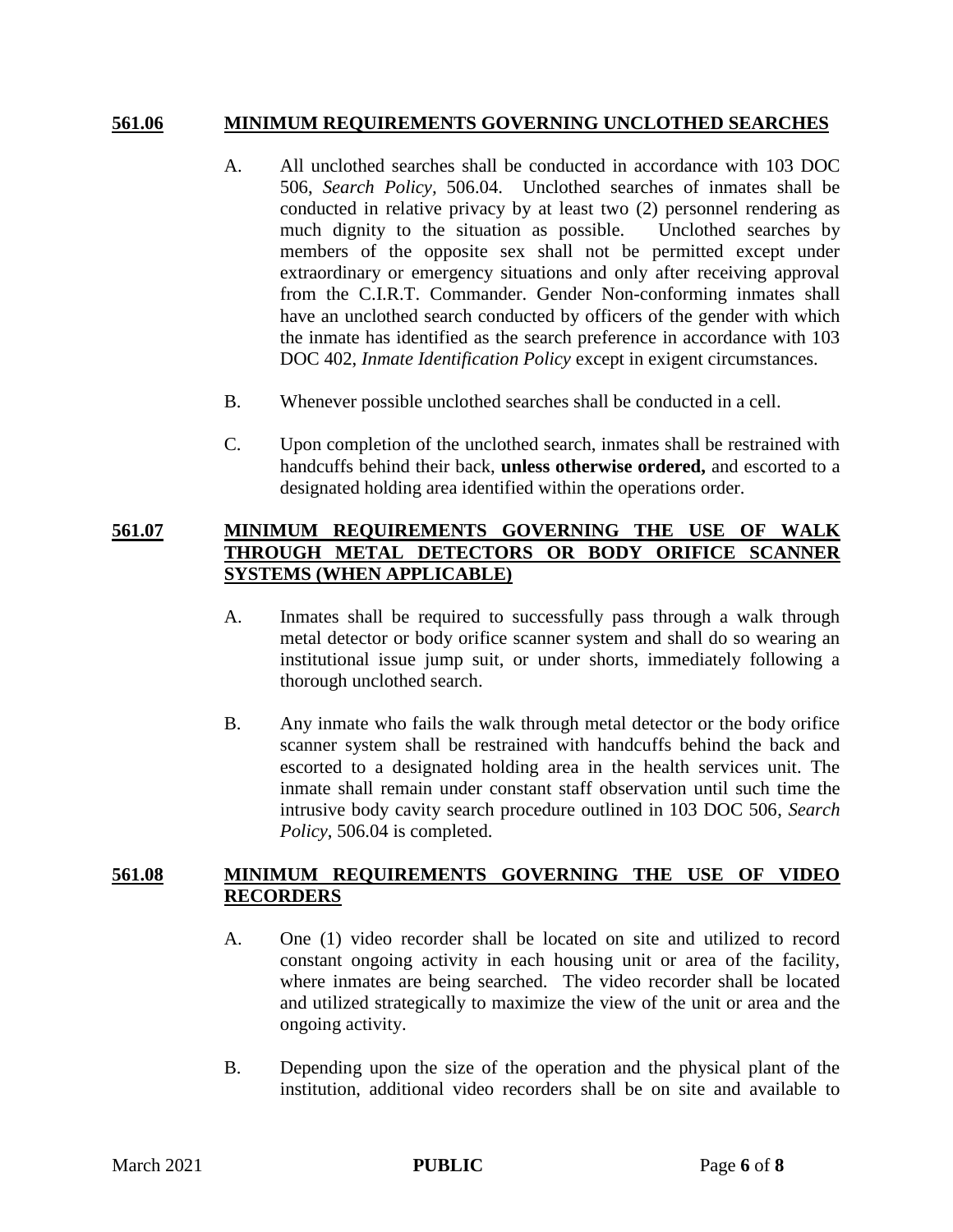respond to any spontaneous use of force situations. The Operations Order shall indicate the number of video recorders needed for each operation and the procedures for responding to emergencies.

C. All inmates being escorted to the health service units, special management units or any other area of the facility for any reason shall be restrained and under constant observation of a video recorder. Staff members assigned to escort inmates shall complete an incident report documenting the time, date, name of inmate being escorted, destination, and a description of any unusual incidents that may have occurred during the escort, e.g., inmate refused to walk, the inmate fell down, inmate became disruptive.

## **561.09 MINIMUM REQUIREMENTS GOVERNING DISRUPTIVE INMATES**

- A. All uses of force shall be conducted in accordance with 103 CMR 505, *Use of Force*.
- B. Any inmate who participates in conduct which disrupts or interferes with the security or orderly running of the planned search or institution may be removed from the immediate area and be subject to disciplinary action.
- C. All planned forced movement of inmates shall be conducted in accordance with 103 DOC 503, *Forced Movement of Inmates*, and only after the approval of the Superintendent or member of the S.O.C.G.
- D. Spontaneous forced movement of inmates shall only occur when it is not possible to obtain timely authorization, or it is reasonable for personnel to believe that an emergency existed requiring the immediate removal of an inmate(s) to prevent serious disruption or significant interference with the planned search operation.
- E. Incidents requiring the use of spontaneous force shall be reported immediately.
- F. The routine application of restraints and non-physical confrontational escorts shall not be considered as a use of force.

## **561.10 BRIEFINGS**

- A. Prior to any planned institutional search conducted by the S.O.R.U., the Superintendent shall ensure that all non-custody and medical staff are informed of their responsibility to report and document all inmate inquiries and incidents of suspected use of excessive force.
- B. The Superintendent shall ensure that all search teams responsible for